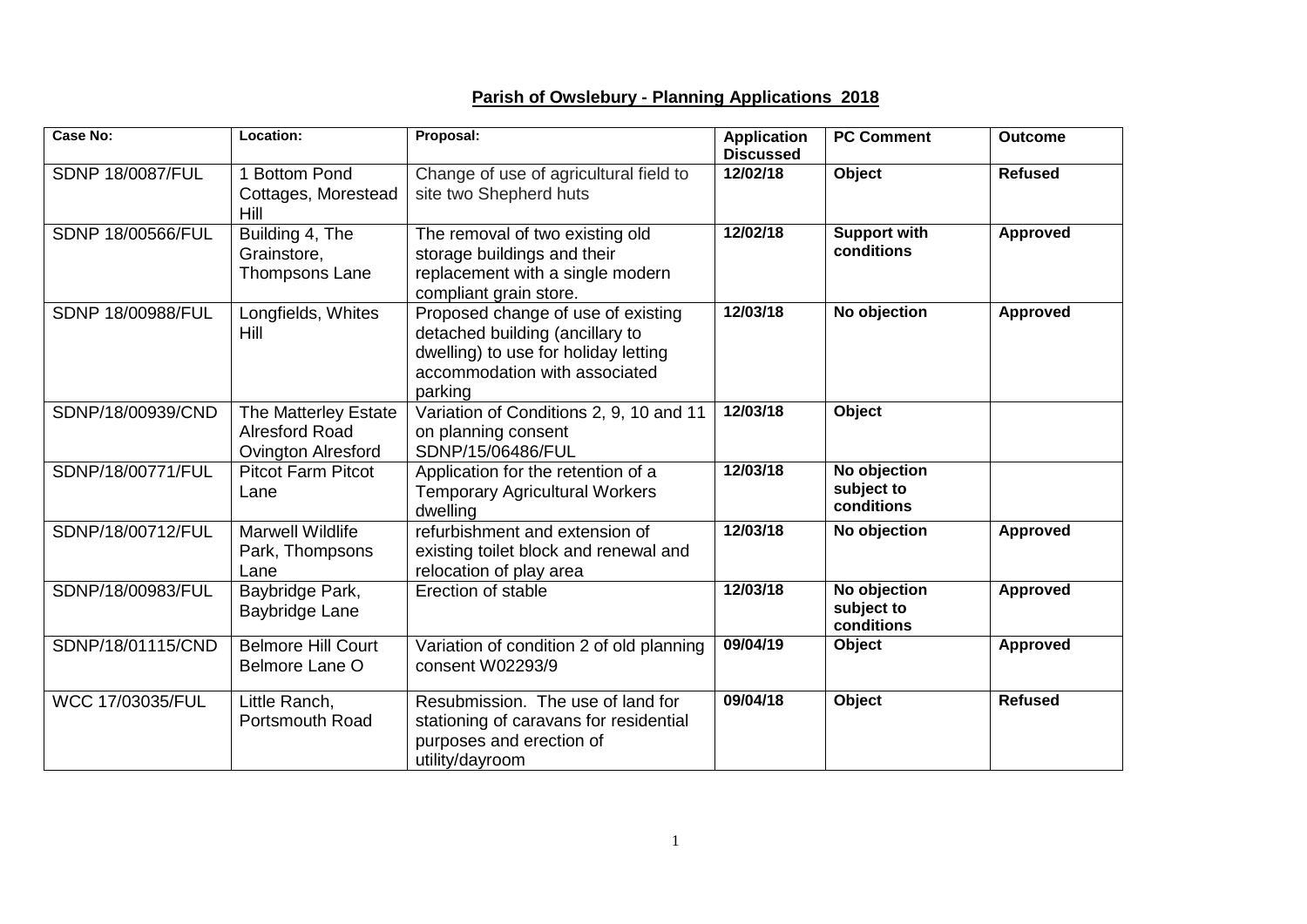| SDNP/18/01693/HOU<br>S | <b>Bressay Main Road</b><br>Owslebury<br>Winchester<br>Hampshire SO21<br>1LN                    | Single Storey Rear Extension, 2<br>storey side extension and associated<br>alterations                        | 14/05/18 | <b>No Objection</b> | <b>Approved</b>                        |
|------------------------|-------------------------------------------------------------------------------------------------|---------------------------------------------------------------------------------------------------------------|----------|---------------------|----------------------------------------|
| SDNP/18/01686/HOU<br>S | Bottom Cottage,<br>Owslebury,<br>Winchester<br>Hampshire SO21<br>1LY                            | Construction of front boundary wall 2<br>meters in high                                                       | 14/05/18 | <b>No Objection</b> | <b>Approved</b>                        |
| SDNP/18/01687/HOU<br>S | Bottom Cottage,<br>Owslebury,<br>Winchester<br>Hampshire SO21<br>1LY                            | Construction of double garage with<br>home office above                                                       | 14/05/18 | <b>No Objection</b> | <b>Approved</b>                        |
| SDNP/18/01683/HOU<br>S | Bottom Cottage,<br>Owslebury,<br>Winchester<br>Hampshire SO21<br>1LY                            | Alterations and additions including<br>raising of the roof to provide additional<br>first floor accommodation | 14/05/18 | <b>No Objection</b> | <b>Approved</b>                        |
| SDNP/18/02269/HOU<br>S | 1 Bottom Pond<br>Cottages, Morestead<br>Hill, Morestead,<br>Winchester<br>Hampshire SO21<br>1JE | Two storey front extension with<br>minimal internal changes                                                   | 14/05/18 | <b>No Objection</b> | <b>Application</b><br><b>Withdrawn</b> |
| SDNP/18/02270/LIS      | 1 Bottom Pond<br>Cottages, Morestead<br>Hill, Morestead,<br>Winchester<br>Hampshire SO21<br>1JE | Two storey front extension with<br>minimal internal changes                                                   | 14/05/18 | <b>No Objection</b> | <b>Application</b><br><b>Withdrawn</b> |
| SDNP/18/02277/HOU<br>S | Victoria Park,<br>Baybridge Lane,<br>Owslebury,<br>Hampshire, SO21<br>1JN                       | Development of two detached,<br>ancillary garages, including home<br>office, and garden fountain feature      | 14/05/18 | No Objection        | <b>Approved</b>                        |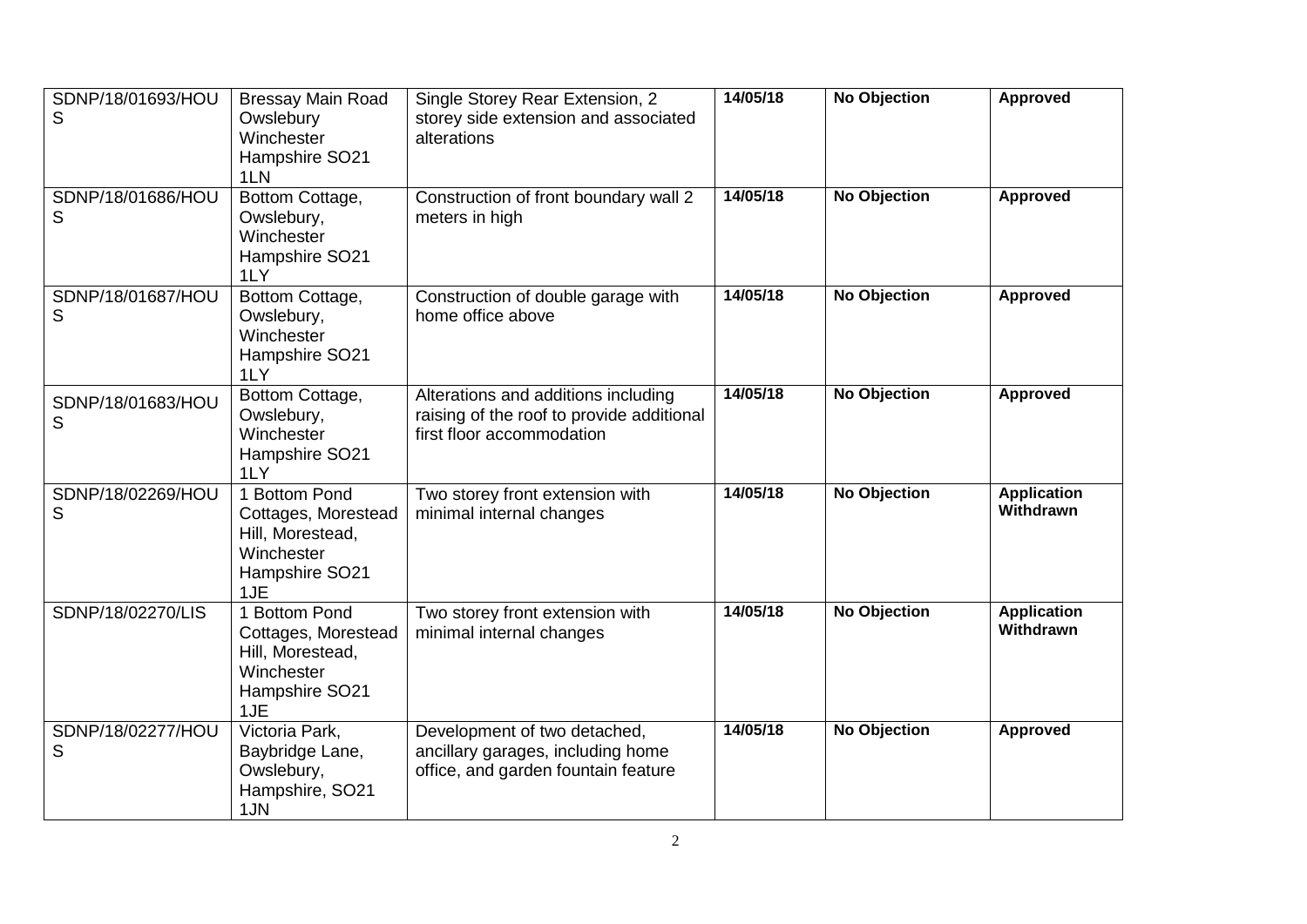| SDNP/18/02244/HOU<br>S  | Morestead Grange,<br>Morestead Hill,<br>Morestead,<br>Winchester,<br>Hampshire SO21<br>1LZ | Single storey extension                                                                                                                                                                                                                                                                                                                              | 14/05/18 | <b>No Objection</b>                                                                                                | <b>Approved</b> |
|-------------------------|--------------------------------------------------------------------------------------------|------------------------------------------------------------------------------------------------------------------------------------------------------------------------------------------------------------------------------------------------------------------------------------------------------------------------------------------------------|----------|--------------------------------------------------------------------------------------------------------------------|-----------------|
| SDNP/18/02826/HOUS      | Hydes Barn, Fawley<br>Lane, Morestead,<br>Hampshire, SO21 1NA                              | Reconstruction of single storey flint barn<br>to form ancillary accommodation                                                                                                                                                                                                                                                                        | 11/06/18 | Objection                                                                                                          | <b>Approved</b> |
| SDNP/18/02689/FUL       | Longfields Whites Hill,<br>Owslebury,<br>Winchester,<br>Hampshire, SO21 1LT                | Proposed demolition & replacement of<br>existing detached building (acillary to<br>dwelling) for use as holiday letting<br>accommodation with associated parking<br>(Amended application to previously<br>approved SDNP/18/00988/FUL)                                                                                                                | 11/06/18 | <b>No Objection</b>                                                                                                | <b>Approved</b> |
| SDNP/18/02750/HOUS      | Roughay, Farm,<br>Roughay Lane,<br>Upham, Hampshire,<br>SO32 1JP                           | Change of use from carport to one<br>bedroom annex.                                                                                                                                                                                                                                                                                                  | 11/06/18 | Objection                                                                                                          | <b>Approved</b> |
| SDNP/18/02875/HOUS      | Marewell House,<br>Whaddon Lane,<br>Owslebury,<br>Winchester,<br>Hampshire, SO21 1JF       | A replacement garage in place of the<br>existing garage                                                                                                                                                                                                                                                                                              | 09/07/18 | <b>No Objection</b>                                                                                                | <b>Approved</b> |
| SDNP/18/03881/HOUS      | The Old White House<br>Baybridge Lane<br>Owslebury SO21 1JN                                | Resubmission of application<br>SDNP/15/03657/HOUS. No changes to<br>the original permission.                                                                                                                                                                                                                                                         | 13/08/18 | <b>No Objection</b>                                                                                                | <b>Approved</b> |
| SDNP/18/03532/DCON<br>D | Moris Farm Hurst Lane<br>Owslebury SO21 1JQ                                                | Details of the facilities for the storage of<br>horse manure and its means of disposal<br>from the site shall be submitted to and<br>approved in writing by the Local Planning<br>Authority before the use of the stables is<br>commenced. The facilities shall be<br>provided and thereafter maintained in<br>accordance with the approved details. | 13/08/18 | <b>Council wished to</b><br>confirm that a<br>proper disposal<br>scheme was in<br>place. Otherwise<br>No objection | <b>Approved</b> |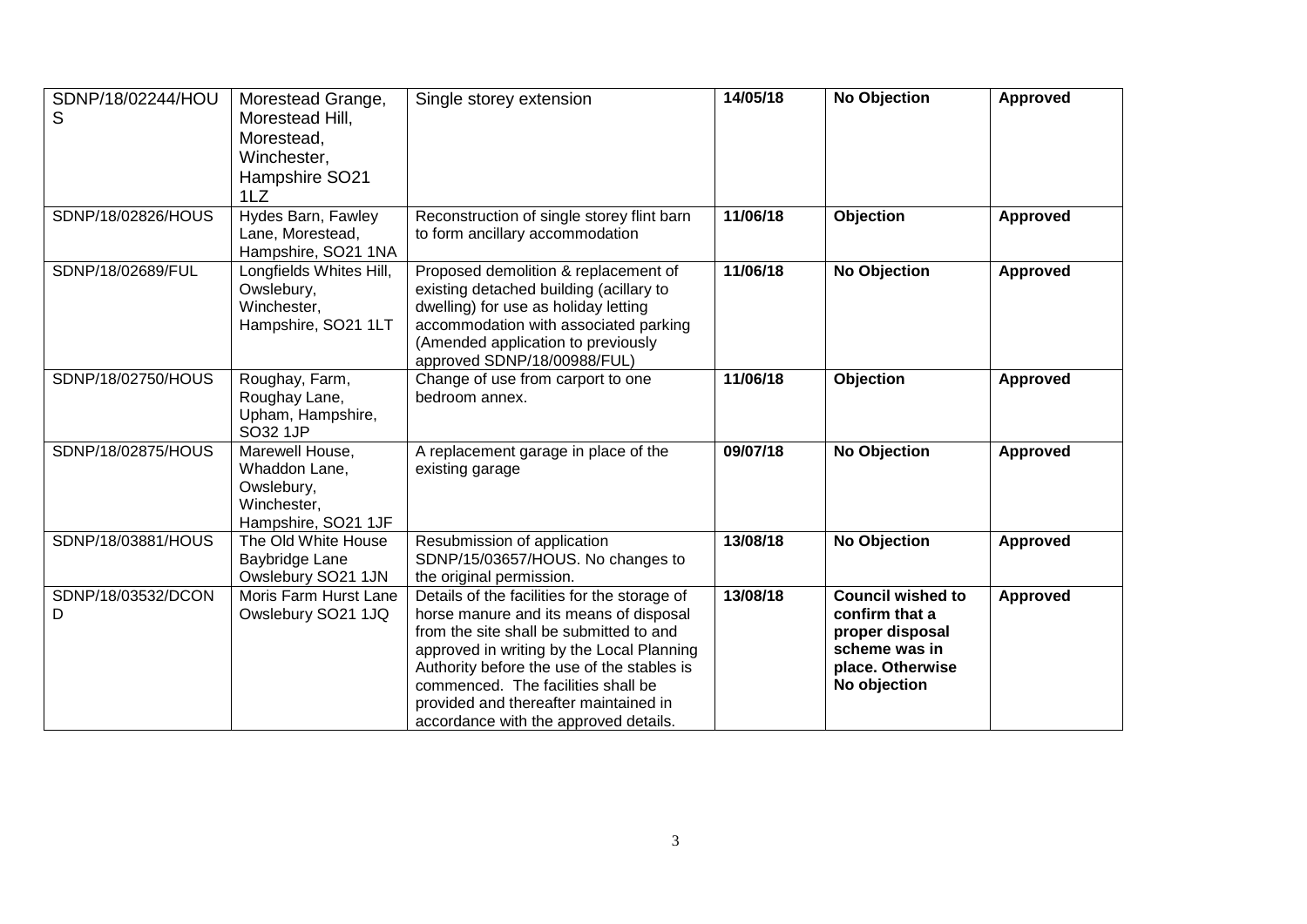| 18/01544/FUL<br>(Winchester) | Cranburys Thompson<br>Lane Owslebury SO21<br>1FU                          | Removal of 1004sqm of polytunnels and<br>erect 500sqm (GIA) storage (B8 use)<br>building; erect 70sqm (GIA) portacabin<br>and erection of 97sqm (GIA) office<br>building ancillary to removals business;<br>new access ramp; external landscaping<br>and parking.                    | 13/08/18                                                           | <b>Site Meeting</b><br>arranged                                     | <b>Approved</b> |
|------------------------------|---------------------------------------------------------------------------|--------------------------------------------------------------------------------------------------------------------------------------------------------------------------------------------------------------------------------------------------------------------------------------|--------------------------------------------------------------------|---------------------------------------------------------------------|-----------------|
| SDNP/18/04776/HOUS           | Long Ash Pitcot Lane<br><b>Owslebury Winchester</b><br>Hampshire SO21 1LR | Balcony over permitted development<br>single storey rear extension                                                                                                                                                                                                                   | 8/10/18                                                            | <b>Ojection</b>                                                     | Approved        |
| SDNP/18/04640/HOUS           | Melrose Main Road<br><b>Owslebury Winchester</b><br>Hampshire SO21 1LU    | Single storey rear extension                                                                                                                                                                                                                                                         | 8/10/18                                                            | <b>No Objection</b>                                                 | Approved        |
| SDNP/18/04585/HOUS           | Old Mill Main Road<br><b>Owslebury Winchester</b><br>Hampshire SO21 1LN   | First floor extension above existing<br>ground floor extension                                                                                                                                                                                                                       | 8/10/18-To<br>be<br>discussed<br>at<br><b>Novembers</b><br>meeting | <b>No Objection</b>                                                 | <b>Approved</b> |
| SDNP/18/04932/HOUS           | <b>Hensting Hall Hensting</b><br>Lane Fishers Pond<br><b>SO50 7HH</b>     | Proposed external alterations in<br>connection with the use of the property as<br>a residential dwelling pursuant to the<br>grant of a Lawful Development Certificate<br>for and Existing Use or Operation dated<br>23 <sup>rd</sup> April 2014 under reference<br>SDNP/13/03916/LDE | 8/10/18                                                            | No Objection                                                        |                 |
| SDNP/18/05498/HOUS           | 44 Beech Grove,<br>Owslebury,<br>Winchester,<br>Hampshire, SO21 1LS       | Demolition of existing outhouse and single<br>storey side extension to provide<br>accessible ground floor accommodation                                                                                                                                                              | 12/11/18                                                           | <b>No Objection</b>                                                 | <b>Approved</b> |
| SDNP/18/05427/HOUS           | Long Ash Pitcot Lane<br><b>Owslebury Winchester</b><br>Hampshire SO21 1LR | Change of use from light industrial B1<br>connected to existing house to domestic<br>annex associated with existing home                                                                                                                                                             | 12/11/18                                                           | <b>Objection - Wish</b><br><b>Conditions to be</b><br>attached      | <b>Approved</b> |
| SDNP/18/05395/HOUS           | Amberleigh Main Road<br><b>Owslebury Winchester</b><br>Hampshire SO21 1LP | Single Storey rear extension and<br>improvements to terrace, enlarge rear<br>gabled dormer roof and raise chimney<br>stack. Single storey side extension, new<br>ground floor windows, associated below<br>ground drainage and front driveway area<br>improvements.                  | 12/11/18                                                           | No Objection - But<br>expect planners to<br>follow up on<br>surveys | <b>Approved</b> |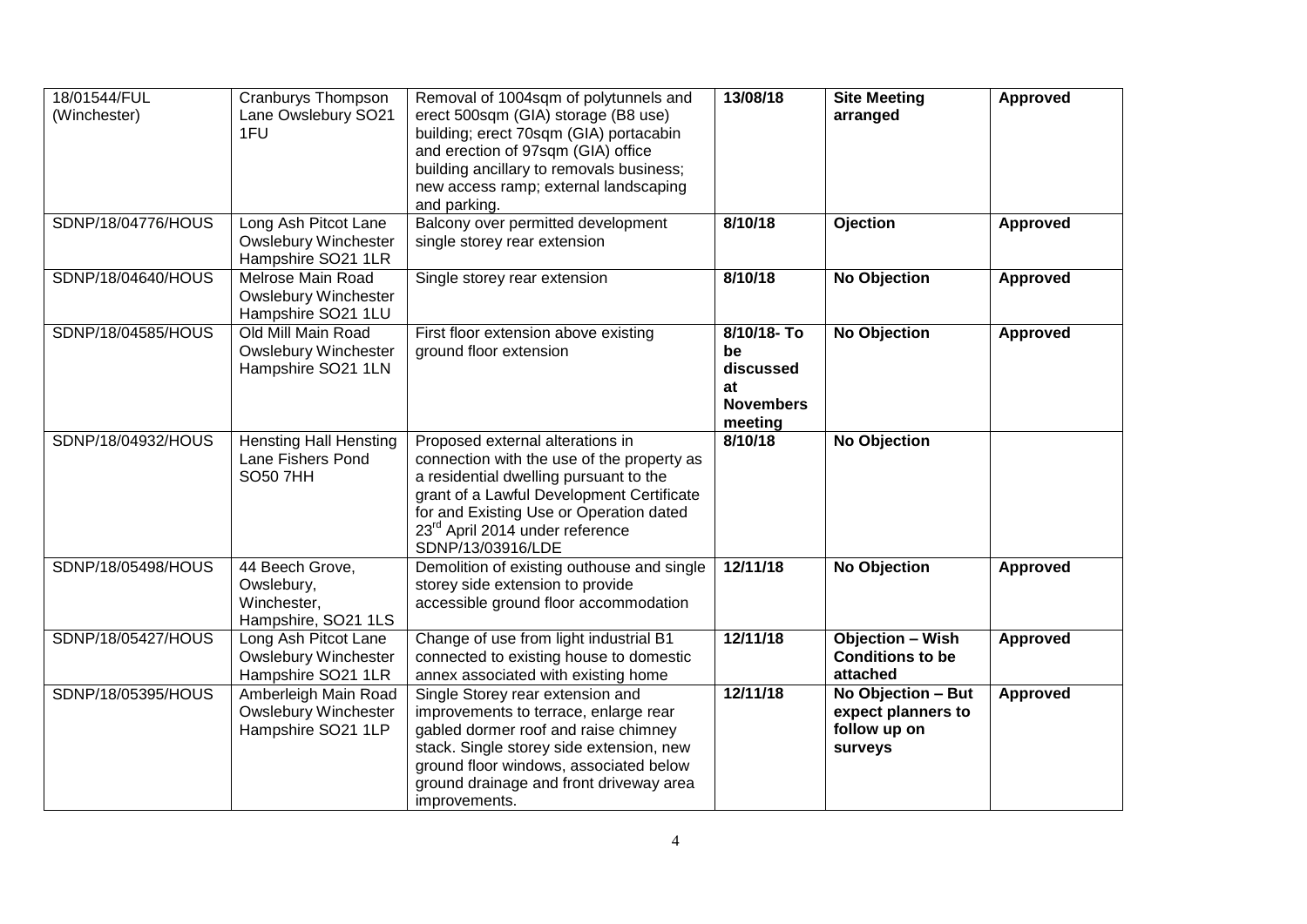| SDNP/18/05291/HOUS | Elm Farm Baybridge<br>Lane Owslebury<br>Winchester Hampshire<br>SO21 1JN                 | Conversion of the remainder of the<br>existing barn attached to the house to<br>living accommodation (part of the barn is<br>already used as living accommodation) | 12/11/18 | No Objections - but<br>wish that all current<br>trees are reviewed.                                                                        | <b>Approved</b> |
|--------------------|------------------------------------------------------------------------------------------|--------------------------------------------------------------------------------------------------------------------------------------------------------------------|----------|--------------------------------------------------------------------------------------------------------------------------------------------|-----------------|
| SDNP/18/05566/LIS  | The Cottage Main<br>Road Owslebury<br>Winchester Hampshire<br>SO21 1LN                   | Rebuild unstable brick and flint front<br>boundary wall.                                                                                                           | 12/11/18 | <b>No Objections</b>                                                                                                                       | <b>Approved</b> |
| SDNP/18/05890/HOUS | Morestead House<br>Lodge Jackmans Hill<br>Morestead<br>Winchester,<br>Hampshire SO21 1LZ | Erection of a single storey side and rear<br>extension to the existing dwelling.                                                                                   | 10/12/18 | No Objection - but<br>make sure that all<br>the ecology reports<br>are followed and all<br>correct planning<br>policies are<br>adhered to. | <b>Approved</b> |
| SDNP/18/05996/CND  | Matterley Farm<br>Alresford Road<br><b>Ovington Hampshire</b><br><b>SO24 0HU</b>         | Variation of Condition 3 on planning<br>consent SDNP/16/00692/CND                                                                                                  | 10/12/18 | <b>No Objection</b>                                                                                                                        |                 |